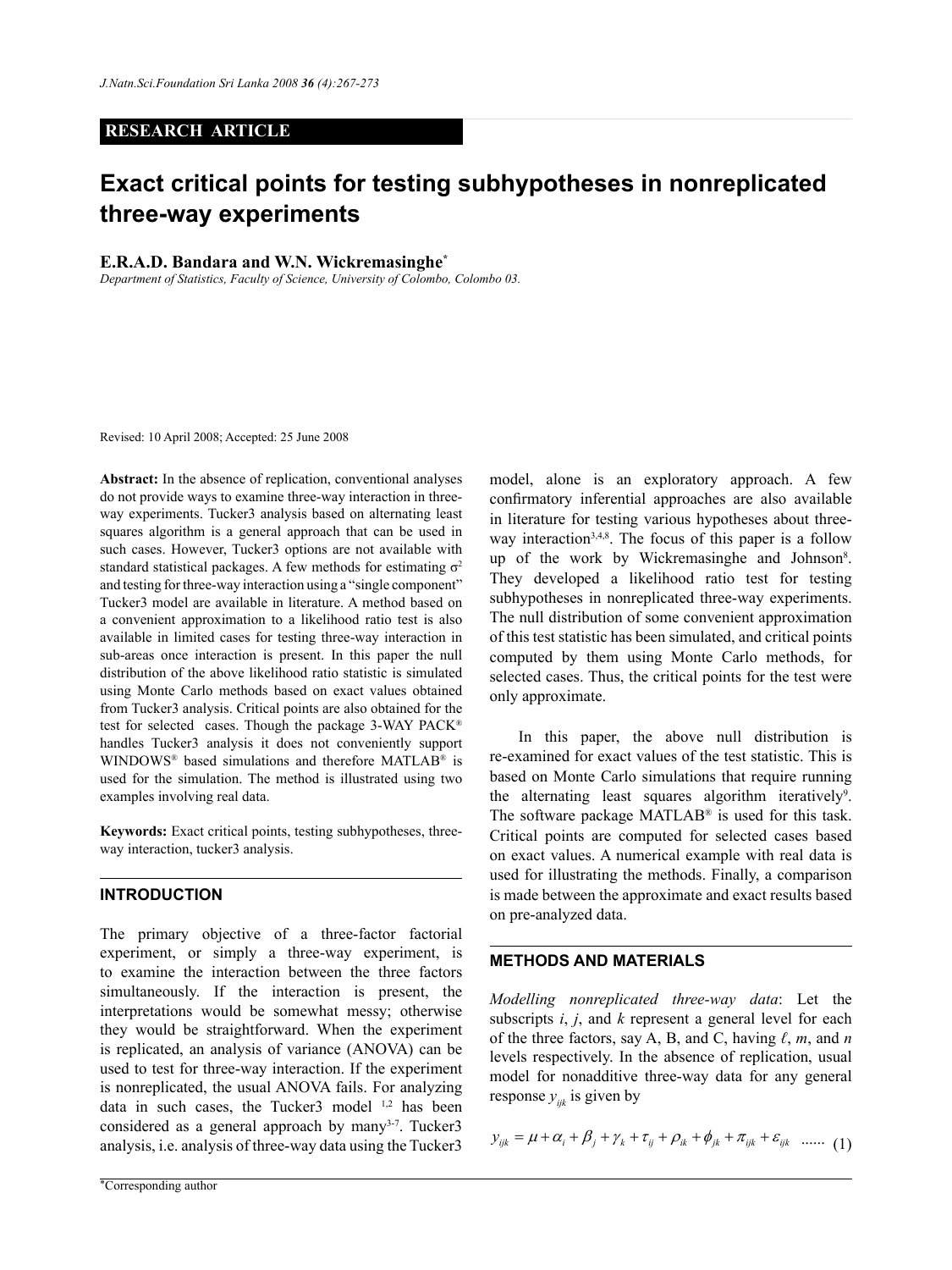For  $i = 1, 2, \dots, \ell$ :  $j = 1, 2, \dots, m$ ; and  $k = 1, 2, \dots, n$ , where *μ* is the general mean and  $α<sub>i</sub>$ ,  $β<sub>j</sub>$ , and  $γ<sub>k</sub>$  denote the corresponding levels of main effects of the three factors;  $\tau_{ij}$  is the interaction for the *i*<sup>th</sup> level of A and *j*<sup>th</sup> level of B. Similarly,  $\rho_{ik}$  and  $\sigma_{ik}$  are defined and  $\pi_{ijk}$  is a three-way interaction term. It is assumed that all parameters except the random error term are fixed and subject to usual sumto-zero restrictions, and  $\varepsilon_{ijk}$  are assumed to be i.i.d.  $N(0,\sigma^2)$ , where  $\sigma^2$  is unknown. For the purpose of estimating  $\sigma^2$ , conventionally it has been assumed that  $\pi_{ijk} = 0$ . However, this assumption is not valid in the presence of three-way interaction. A previous study<sup>4</sup> considered the generalized Mandel-Johnson-Graybill type model to three factors where  $\pi_{ijk}$  is replaced by a multiplicative interaction term  $c g_i h_j e_k$  with new parameters c,  $g_i$ ,  $h_j$ ,  $e_k$  with assumptions that  $g_i$ ,  $h_j$ , and  $e_k$ , each sum to zero over the respective subscripts, and the corresponding vectors *g*, *h* and *e* have unit norm. This study proposed a likelihood ratio test for testing  $\pi_{ijk} = 0$  in (1) by testing  $c = 0$ . This generalized model for three factors is given by

$$
y_{ijk} = \mu + \alpha_i + \beta_j + \gamma_k + \tau_{ij} + \rho_{ik} + \phi_{jk} + cg_i h_j e_k + \varepsilon_{ijk} \dots (2)
$$

Let *d* be the *ℓmn*-vector of residuals from (1) with  $\pi_{ijk} = 0$ ; *j*\* denote a vector of all 1's; and  $\otimes$  denote the matrix direct product. Then,  $d = E_0 y$  where  $E_0 = (I - \frac{1}{\ell} j_\ell^* j_\ell^*) \otimes (I - \frac{1}{m} j_m^* j_m^*) \otimes (I - \frac{1}{n} j_n^* j_n^*)$  which is symmetric and idempotent. It follows that  $Var(d) = E_0 \cdot Var(y) \cdot E_0' = \sigma^2 E_0$ , since  $E_0$  is symmetric and idempotent. Also, the representation for  $\pi_{ijk}$  is a special case with a single component (i.e.  $s = t = u = 1$ ) of the Tucker3 model applied to the residual array, given by

$$
d_{ijk} = \sum_{p=1}^{s} \sum_{q=1}^{t} \sum_{r=1}^{u} g_{ip} h_{jq} e_{kr} c_{pqr} + \varepsilon_{ijk}
$$
 ...... (3)

Three other alternative expressions exist. They are,

$$
D_g = GC_g (E' \otimes H') + \mathcal{E}_g, \qquad \qquad \dots \dots (4)
$$

$$
D_h = HC_h \left( G' \otimes E' \right) + \mathcal{E}_h, \qquad \qquad \dots (5)
$$

and

$$
D_e = EC_e (H' \otimes G) + \mathcal{E}_e, \tag{6}
$$

where  $D_g$  is an  $\ell \times mn$  matrix version of *d*; *G*, *H* and *E* (with elements  $g_{ip}$ ,  $h_{jq}$ , and  $e_{kr}$  respectively) are the component matrices of order  $\ell \times s$ ,  $m \times t$ , and  $n \times u$ ;  $C_q$  is the  $s \times tu$  matrix version of the  $s \times t \times u$  core array; and E<sub>g</sub> is an *ℓ×mn* matrix of random errors. Models (5) and (6) are similarly defined. In practice, one needs to use only one

of the versions as the results are invariant to the model expression. A short review on Tucker3 model and its applications is given by Wickremasinghe $10$ .

Critical points for the likelihood ratio test proposed by Marasinghe and Boik<sup>4</sup> for testing  $c = 0$  can be read from tables computed by Boik<sup>11</sup> with  $n_1 = \ell - 1$ ,  $n_2 = m - 1$ , and  $n_3 = n - 1$ . If the result of the test is that there is no three-way interaction, then a conventional analysis of main effects and two-factor interactions would be made. If the result says three-way interaction is present, one may obtain a suitable estimate of  $\sigma^2$  and examine the pattern of this interaction and then analyze the data on those lines. Another option in this situation is to locate a sub-area free of three-way interaction, and then use it for conventional analysis. This is particularly useful when the sub-area consists of all the data except a few observations. In the latter, Wickremasinghe and Johnson<sup>8</sup> developed a likelihood ratio test for testing subhypotheses in model (2). This model has been commonly used in literature mainly because  $s = t = u = 1$  in the Tucker3 model gives an adequate fit to most small to moderate three-way data sets. This study is a follow up of their work.

*Testing subhypotheses in three-way data*: Wickremasinghe and Johnson<sup>8</sup> proposed a likelihood ratio test for testing  $H_0$ : *Sg* = 0, *Th* = 0, and *Ue* = 0 where  $S_{q_0 \times \ell}$ ,  $T_{r_0 \times m}$ , and  $U_{s_0 \times n}$  are contrast matrices of ranks  $q_0 \leq \ell - 1$ ,  $r_0 \leq m - 1$ , and  $s_0 \leq n - 1$ ) respectively. If not rejected, the test would help identify a sub-area free of three-way interaction. The test is to reject  $H_0$ for small values of  $\Delta = \frac{d'd - \hat{c}^2}{d'd - \hat{c}^2}$  $\frac{\hat{c}^2}{\hat{c}^*2}$ ˆ *d'd – ĉ*  $\Lambda = \frac{d'd - \hat{c}^2}{d'd - \hat{c}^{*2}}$ , where *d* is as above,  $\hat{c}^2$  is the maximum likelihood estimate of  $c^2$  as given by Marasinghe and Boik<sup>4</sup>, and  $\hat{c}^*$ <sup>2</sup> is the square of the largest three-mode singular value of  $D^* = (I - S^T S) D$  $((I - T<sup>-T</sup>) \otimes (I - U<sup>-U</sup>)$  where D  $_{\ell \times mn}$  is one of the three matrix versions of the vector  $d$ ;  $S^-$ ,  $T^-$  and  $U^-$  denote the Moore-Penrose g-inverses of the corresponding matrices, respectively. Wickremasinghe and Johnson<sup>8</sup> simulated the null distribution of Λ for  $q_0 = r_0 = s_0 = 1$  after replacing  $\hat{c}^2$  by the min( $\ell_1$ ,  $m_1$ ,  $n_1$ ) and  $\hat{c}^{*2}$  by the largest characteristic root of  $D^*D^*$ , where  $\ell_1$ ,  $m_1$ , and  $n_1$  denote the largest characteristic root of *DD'* for the three matrix versions respectively. They also computed critical points for the test based on this approximation. The reason for using the approximation has been twofold: First, See and Smith<sup>3</sup> suggested that the above approximation works well for model (2) when the test for  $c = 0$  is significantly rejected; Second, it was the lack of proper software at the time to compute the actual values of  $\hat{c}^2$  and  $\hat{c}^{*2}$ , which involve running the alternating least squares algorithm repeatedly for each case.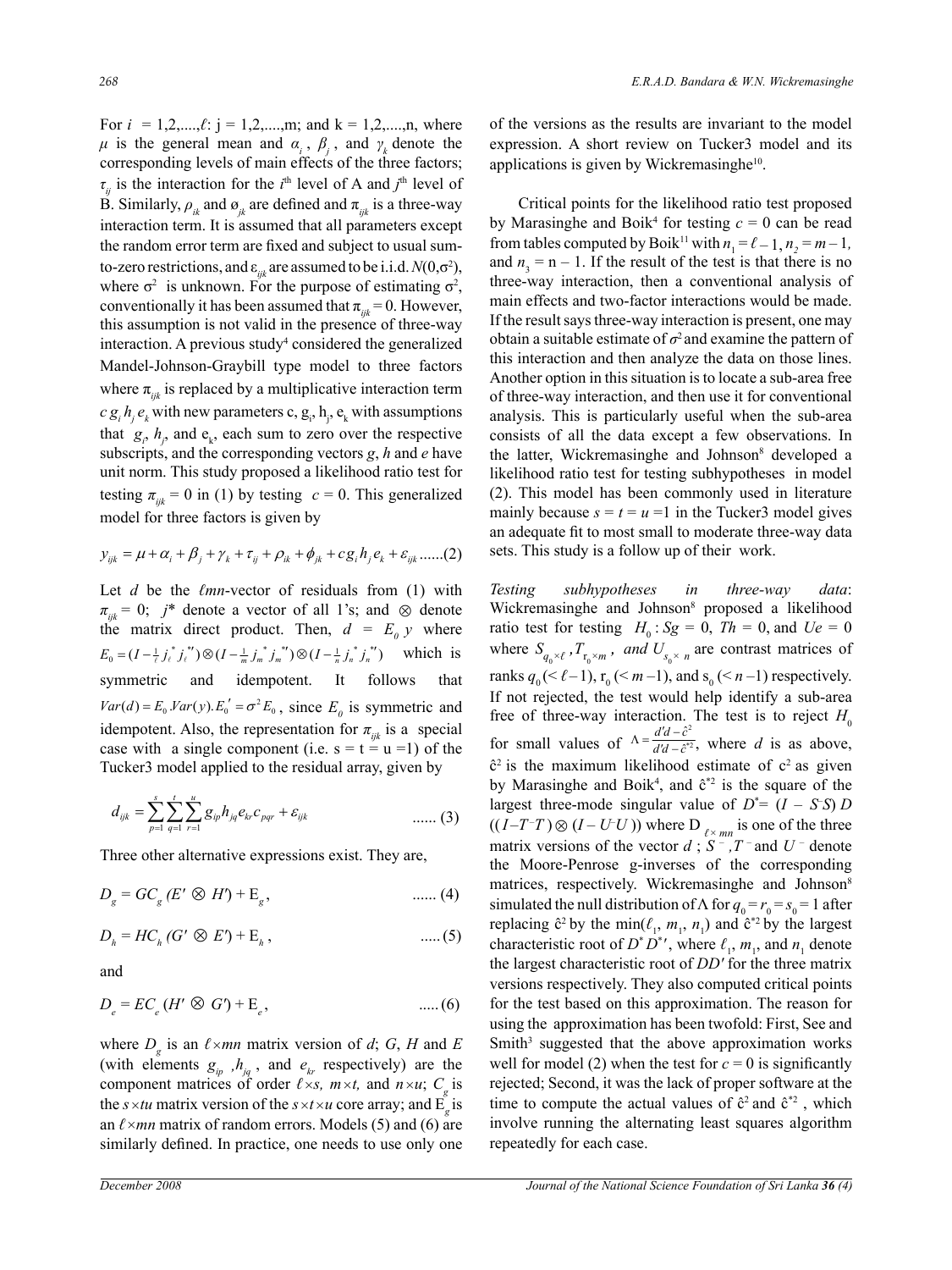## **RESULTS AND DISCUSSION**

#### **Simulation study**

To carry out the above likelihood ratio test $\delta$  one needs to compute critical points based on the exact null distribution of the statistic Λ. Since the theoretical derivation of the null distribution of  $\Lambda$  is extremely difficult, the only other alternative is to simulate the null distribution using Monte Carlo methods.

In this study, the null distribution of  $\Lambda$  was simulated for several cases using the actual values of  $\hat{c}^2$  and  $\hat{c}^*$ <sup>2</sup>. This was done for the case  $q_0 = r_0 = s_0 = 1$ , and without loss of generality assuming  $\sigma^2 = 1$ .

Let  $C_i$ , be any  $\ell \times (l-1)$  matrix of contrast coefficients satisfying

 $C_{\ell}$ <sup>'</sup>  $C_{\ell} = I_{\ell-1}$  and  $C_{\ell} C_{\ell}^{'} = I_{\ell} - \frac{1}{\ell} j_{\ell} j_{\ell}^{'}$ .<br>The *ℓmn*-vector of residuals, *d*, can be transformed into an  $(\ell-1)$   $(m-1)$   $(n-1)$ -vector *z* by  $z = (C_{\ell} \otimes C_{m} \otimes C_{n})'d$ . This, gives

*Var* (z) =  $(C_{\ell} \otimes C_{m} \otimes C_{n}')$  *Var* (*d*)  $(C_{\ell} \otimes C_{m} \otimes C_{n})$ .

Now, by replacing *Var*(*d*) by  $\sigma^2 E_0$  and using the properties of the contrast matrices, one gets  $Var(z) = \sigma^2$ *I*  $(\ell-1)(m-1)(n-1)$  which gives a reduction in dimension as well as independent components. These results were

used by us following the same approach discussed by Wickremasinghe and Johnson<sup>8</sup> for generating  $\Lambda$  under the null conditions, as follows:

The vector z was generated as  $z \sim N(\mu, I)$  where  $\mu$  is an (*l*−1)(*m*−1)(*n*−1)×1 vector of all zeros except that the first entry has value  $\delta (=|c|/\sigma)$ . Then vector z<sup>\*</sup> was defined as the first (*l*−2)(*m*−2)(*n*−2) elements of z. Using these two vectors z and  $z^*$ ,  $\hat{c}^2$  and  $\hat{c}^{*2}$  were obtained through a MATLAB® programme Tuck3F.m (Appendix) which was called as a function inside another MATLAB® programme Simul.m (Appendix). Tuck3F.m performs Tucker3 analysis using alternating least squares algorithm as explained by Kroonenberg and De Leeuw<sup>9</sup>. Several combinations of *l*, *m*, and *n* with  $l \ge m \ge n$ , and for each combination  $\delta$  ranging from 0 to 15, were selected for the simulation. The programme Simul.m was used for generating 1000 values of  $Λ$  for each *l*, *m*, *n*, and  $δ$ , and to obtain the average of *ĉ*2 over all 1000 values in each case.

The empirical distribution was studied for the cases  $3\times3\times3$  through  $8\times8\times8$  using the generated  $\Lambda$  values, and the exact null distribution was approximated by a beta distribution<sup>8</sup> by the method of moments after smoothing the mean and the variance of the generated values using a nonlinear function of the form  $\overline{f}(\delta) = \alpha(1 - be^{-\alpha^2})$ . This follows the observations that mean and the variance



**Figure 1:** Beta Q-Q plots for 3 ×3×4 and selected values of *δ*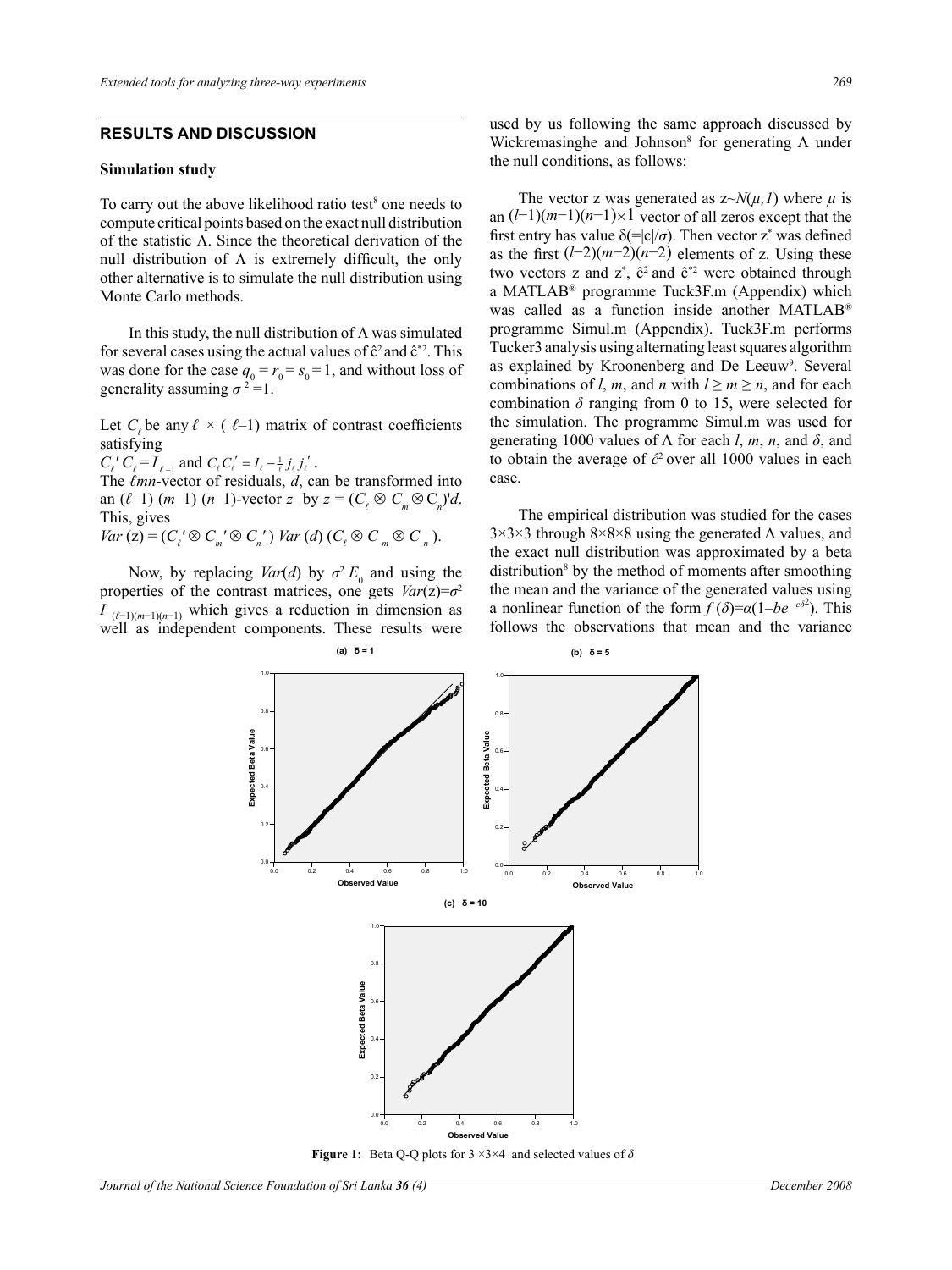were increasing functions of *δ* and the relationship could well be modeled by the above nonlinear function. The goodness-of-fit of beta was tested using beta Q-Q plot. Figure 1 shows a sample of beta Q-Q plots for the case  $3\times3\times4$  for  $\delta = 1, 5$ , and 10. It was found that beta fitted very well for the null distribution of  $\Lambda$  in the smaller cases  $3\times3\times3$ ,  $3\times3\times4$ ,  $3\times3\times5$ ,  $3\times3\times6$  and  $3\times4\times4$  when the exact values were used. For these cases, 1%, 5% and 10% critical points for the test were computed for  $\delta = 0$ -10, and are given in Table 1. For  $\delta$  > 10, one can read the table for  $\delta$ =10 as the critical points were approximately the same. The reason for this is the fact that the nonlinear function  $f(\delta) = \alpha(1 - be^{-\alpha\delta^2})$  leveled off at values smaller than  $\delta = 10$ for both the mean and the variance in the cases studied. As a result, the smoothed parameters were constant after some point, depending on the combination but definitely for values of  $\delta$  < 10. This resulted in giving the same critical points after some value for *δ*. One can easily see that in Table 1 for the combination  $(3, 3, 3)$  the critical points were almost constant for  $\delta$  > 6, and for (3, 3, 4) this was true for  $\delta$  > 8. For the other combinations, the critical points were approximately the same for  $\delta$  > 10. [For example, in the case  $(3, 3, 6)$  the values for  $\delta = 11$ , and *δ* =12 were (.411, .542, .613) and (.411, .542, .613) respectively.]

To actually carry out the test, one needs to know the value of  $\delta$ . This was estimated by using the method proposed by Wickremasinghe and Johnson<sup>8</sup>. This requires computing  $\delta_{111} = E_{c^2=0} (\hat{c}^2 / \sigma^2)$  for each selected combination of *l*, *m*, and *n*. These were automatically obtained from

Simul.m, and they are 5.85, 7.57, 9.45, 10.88, and 9.88 for the cases  $3\times3\times3$ ,  $3\times3\times4$ ,  $3\times3\times5$ ,  $3\times3\times6$  and  $3\times4\times4$ respectively.

## **Examples**

#### *Experiment* (1)

Wickremasinghe and Johnson<sup>8</sup> analyzed a  $3\times3\times4$ portion of a data set previously analyzed by Marasinghe and Boik4 . This portion of data involve hardness of gold fillings made by 3 dentists (Dent 1, Dent 2, and Dent 3) under 3 methods of condensation (Cond 1, Cond 2, and Cond 3) using 4 types of gold (Type 1, Type 2, Type 3, and Type 4). The residual sum of squares (*d'd*) is 33.1107 with 12 degrees of freedom. The residuals were decomposed using model (3) with single component  $(i.e. s = t = u = 1)$ . The test for three-way interaction<sup>4</sup>, has been rejected at 1% level. The estimates of the parameters given by Simul.m (Appendix) are *ĉ* = 5.5269, *ĝ'* = (.0707, -.8364, .4171, .3485), *ĥ*' = (.2759, -.8035, .5275), *ê'* = (-.8110, .4875, .3234) which closely agreed with those given in the previous study  $\frac{8}{3}$  except for the signs of *ĉ* and some elements of the three vectors. This is quite acceptable due to properties of Tucker3 solution<sup>10</sup>. A residual analysis was also carried out to check the assumptions on the errors in model (2), and it was found that the assumptions were not violated.

All possible 54 hypotheses of rank 1 of the form  $H_0: g_i = g_i, h_j = h_j$ , and  $e_k = e_k$  were tested using our

**Table 1:** One percent, 5%, and 10% critical points for the likelihood ratio test for selected cases of *l*, *m*, and *n* with  $l \ge m \ge n$  and  $\delta$ ranging from 0 to 10

| (n,m,l) | $\alpha$ |                  |        |                |        |        | $\delta$ |        |        |        |        |        |
|---------|----------|------------------|--------|----------------|--------|--------|----------|--------|--------|--------|--------|--------|
|         |          | $\boldsymbol{0}$ | 1      | $\overline{c}$ | 3      | 4      | 5        | 6      | 7      | 8      | 9      | 10     |
| (3,3,3) | 0.01     | 0.0421           | 0.0437 | 0.0499         | 0.0594 | 0.0665 | 0.0693   | 0.0699 | 0.0699 | 0.0700 | 0.0700 | 0.0700 |
|         | 0.05     | 0.0873           | 0.0949 | 0.1157         | 0.1398 | 0.1552 | 0.1606   | 0.1617 | 0.1619 | 0.1619 | 0.1619 | 0.1619 |
|         | 0.10     | 0.1218           | 0.1350 | 0.1684         | 0.2041 | 0.2252 | 0.2323   | 0.2338 | 0.2339 | 0.2340 | 0.2340 | 0.2340 |
| (3,3,4) | 0.01     | 0.1112           | 0.1124 | 0.1396         | 0.1758 | 0.1970 | 0.2054   | 0.2079 | 0.2084 | 0.2085 | 0.2085 | 0.2085 |
|         | 0.05     | 0.1856           | 0.1932 | 0.2361         | 0.2883 | 0.3204 | 0.3338   | 0.3379 | 0.3389 | 0.3390 | 0.3391 | 0.3391 |
|         | 0.10     | 0.2351           | 0.2475 | 0.2995         | 0.3600 | 0.3978 | 0.4140   | 0.4190 | 0.4201 | 0.4203 | 0.4203 | 0.4203 |
| (3,3,5) | 0.01     | 0.1551           | 0.1759 | 0.2230         | 0.2657 | 0.2901 | 0.3019   | 0.3085 | 0.3133 | 0.3173 | 0.3207 | 0.3235 |
|         | 0.05     | 0.2427           | 0.2694 | 0.3300         | 0.3876 | 0.4228 | 0.4394   | 0.4468 | 0.4510 | 0.4541 | 0.4567 | 0.4588 |
|         | 0.10     | 0.2984           | 0.3277 | 0.3947         | 0.4593 | 0.4998 | 0.5186   | 0.5262 | 0.5298 | 0.5321 | 0.5341 | 0.5356 |
| (3,3,6) | 0.01     | 0.2134           | 0.2343 | 0.2833         | 0.3332 | 0.3680 | 0.3886   | 0.3999 | 0.4057 | 0.4084 | 0.4096 | 0.4100 |
|         | 0.05     | 0.3107           | 0.3357 | 0.3946         | 0.4555 | 0.4983 | 0.5218   | 0.5330 | 0.5378 | 0.5399 | 0.5407 | 0.5410 |
|         | 0.10     | 0.3694           | 0.3961 | 0.4591         | 0.5244 | 0.5702 | 0.5945   | 0.6050 | 0.6092 | 0.6108 | 0.6114 | 0.6116 |
| (3,4,4) | 0.01     | 0.1984           | 0.2187 | 0.2658         | 0.3126 | 0.3450 | 0.3651   | 0.3776 | 0.3853 | 0.3898 | 0.3923 | 0.3935 |
|         | 0.05     | 0.2953           | 0.3202 | 0.3785         | 0.4374 | 0.4781 | 0.5009   | 0.5126 | 0.5188 | 0.5221 | 0.5238 | 0.5246 |
|         | 0.10     | 0.3545           | 0.3815 | 0.4445         | 0.5086 | 0.5526 | 0.5760   | 0.5867 | 0.5917 | 0.5942 | 0.5954 | 0.5960 |

*December 2008 Journal of the National Science Foundation of Sri Lanka 36 (4)*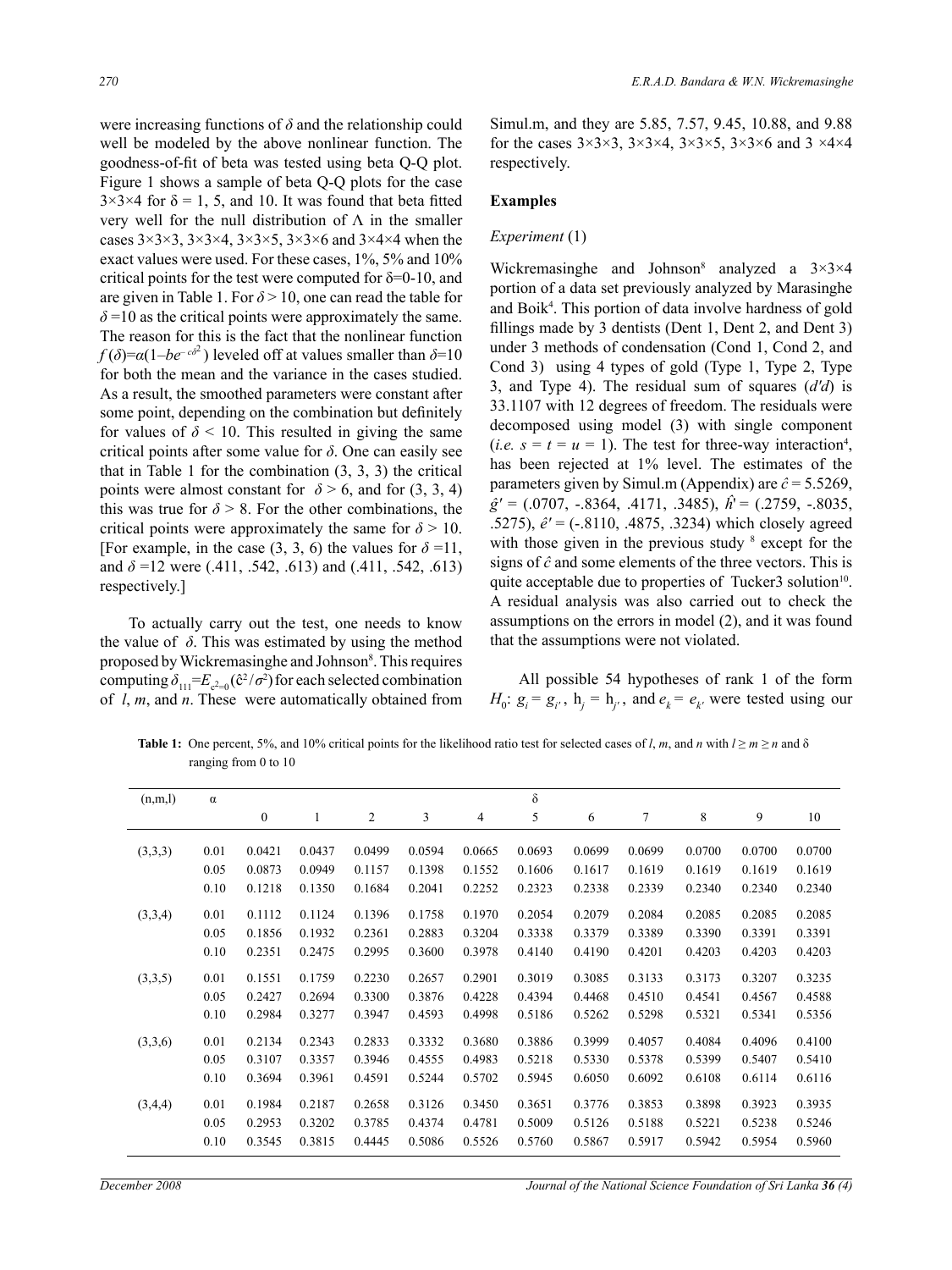**Table 2:** Girth increments (cm) over 4 consecutive periods for 3 *Hevea* clones tested under 4 different densities

| Clone          | Density        | Period |      |      |      |  |  |  |
|----------------|----------------|--------|------|------|------|--|--|--|
|                |                | 1      | 2    | 3    | 4    |  |  |  |
| C1             | D <sub>1</sub> | 1.58   | 0.46 | 2.22 | 1.06 |  |  |  |
|                | D2             | 1.43   | 0.50 | 2.11 | 1.35 |  |  |  |
|                | D <sub>3</sub> | 1.20   | 1.21 | 1.10 | 1.18 |  |  |  |
|                | D <sub>4</sub> | 1.41   | 1.14 | 0.85 | 1.05 |  |  |  |
| C <sub>2</sub> | D1             | 1.72   | 1.44 | 0.50 | 1.06 |  |  |  |
|                | D2             | 1.41   | 0.99 | 0.82 | 1.39 |  |  |  |
|                | D <sub>3</sub> | 1.06   | 0.91 | 1.06 | 0.97 |  |  |  |
|                | D <sub>4</sub> | 1.22   | 0.74 | 1.03 | 1.48 |  |  |  |
| C <sub>3</sub> | D1             | 0.64   | 3.86 | 2.12 | 2.60 |  |  |  |
|                | D2             | 2.68   | 1.22 | 1.91 | 2.53 |  |  |  |
|                | D <sub>3</sub> | 1.98   | 1.41 | 2.25 | 2.67 |  |  |  |
|                | D4             | 2.36   | 1.00 | 2.17 | 2.65 |  |  |  |

Source: Rubber Research Institute of Sri Lanka, Annual Reviews 2001-2005

critical points. The estimate<sup>8</sup> of  $\hat{\sigma}^{*2}$  which involves  $\delta_{111}$ (= 7.57) is .5788 and  $\hat{\delta}^2 = \hat{c}^2/\hat{\sigma}^{*2} = 30.5466/0.5788$  $= 52.77$ , which gives an estimate of  $\delta$  approximately equal to 7. The 1%, 5%, and 10% critical points from Table 1 corresponding to  $3 \times 3 \times 4$  and  $\delta = 7$ , are .2084, .3389, and .4201 respectively. All but the 3 hypotheses,  $H_0: g_1 = g_3$ ,  $h_1 = h_3$ , and  $e_2 = e_3$ ;  $H_0: g_1 = g_4$ ,  $h_1 = h_3$  and  $e_2 = e_3$ ; and  $H_0$ :  $g_3 = g_4$ ,  $h_1 = h_3$ ; and  $e_2 = e_3$  for which  $\Lambda$ was .4931, .5374, and .6256, respectively, were rejected at 1% level. This result is the same as reported in the previous study<sup>8</sup> based on approximate critical points.

#### *Experiment* (2)

Average girth increments over 4 consecutive periods for 3 *Hevea* clones tested under 4 different densities were analyzed. The data with real identifications suppressed, are given in Table 2. The residuals from (1) withs  $\pi_{ik} = 0$ , of the 3×4×4 dataset in Table 2 were decomposed using single component Tucker3 model. The residual sum of squares was 7.9812 with 18 degrees of freedom. The initial test by Marasinghe and Boik $4$  suggested the presence of three-way interaction. The estimates of the parameters given by Simul.m (Appendix) are  $\hat{c}^2$  = 5.890, *ĝ'* = (-.5847, .7864, -.1993, .0005), *ĥ'* = (-.8587, .2050, .2666, .3866), and *ê'* = (-.5771, -.2141, .7881) where the vectors *g*, *h*, and *e* correspond to Period, Density and Clone, respectively. A residual analysis was also carried out to check the assumptions on the errors in model (2), and it was found that the assumptions were not violated. The estimate<sup>8</sup> of  $\hat{\sigma}^{*2}$  which involves  $\delta_{111}$ (= 9.88) is .2575 and  $\hat{\delta}^2 = \hat{c}^2 / \hat{\sigma}^{*2} = 5.89 / .2575 = 22.87$ , which gives an estimate of  $\delta$  approximately equal to 5. The corresponding 5% and 1% critical values from Table 1 are .5009 and .3651 respectively. All possible 108 hypotheses of rank 1 of the form  $H_0: g_i = g_i h_j = h_j$ , and  $e_k = e_k$ , were tested using these critical points. All but 9 hypotheses were rejected at 1% level. The hypotheses that were not rejected can be combined as  $H_0: g_1 = g_3 = g_4$ ,  $h_2 = h_3 = h_4$  and  $e_1 = e_2$ . Using the methods discussed earlier  $8, 12$ , it is easy to see that the sub-area identified by this combined hypothesis is nothing but the one without the single observation corresponding to  $(g_2, h_1, e_3)$ . This is actually the value corresponding to Period 2, Density 1, and Clone 3. From Table 2, it appears that it is the highest value (3.86). This suggests that if one analyzes the data in Table 2 without this observation, then the problem of three-way interaction does not arise, and one can interpret main effects and two factor interactions in the usual way. A detailed analysis of this data along with interpretations

#### **CONCLUSION**

will be discussed elsewhere.

In this paper we have obtained exact critical points to go with the likelihood ratio test<sup>8</sup> to identify a sub-area free of three-way interaction. These critical points were obtained using Monte Carlo methods with the help of a few MATLAB® programmes. The beta approximation worked well only for the smaller cases  $3\times3\times3$ ,  $3\times3\times4$ ,  $3\times3\times5$ ,  $3\times3\times6$ , and  $3\times4\times4$ . the two examples with real data illustrate the methods. In the first example the conclusions obtained were the same as those made by wickremasinghe and Johnson (2002) where a convenient approximation of the test statistic has been used for computing critical points. It appears that the approximation<sup>8</sup> worked well for the  $3\times3\times4$  data set. However, this may not be true in general. The second example demonstrated that the method can be used as a viable alternative in the analysis of crop data in certain situations. This paper did not focus on estimating  $\sigma^2$  in the presence of three-way interaction, as this has been previously discussed 4,8. Work is underway involving cases beyond 3×4×4.

#### **Acknowledgment**

This work is supported by the research grant RG/2005/ FR/01 from the National Science Foundation of Sri Lanka. The authors wish to thank the Rubber Research Institute of Sri Lanka for permission to use their data for example (2), and also the referees for their valuable comments.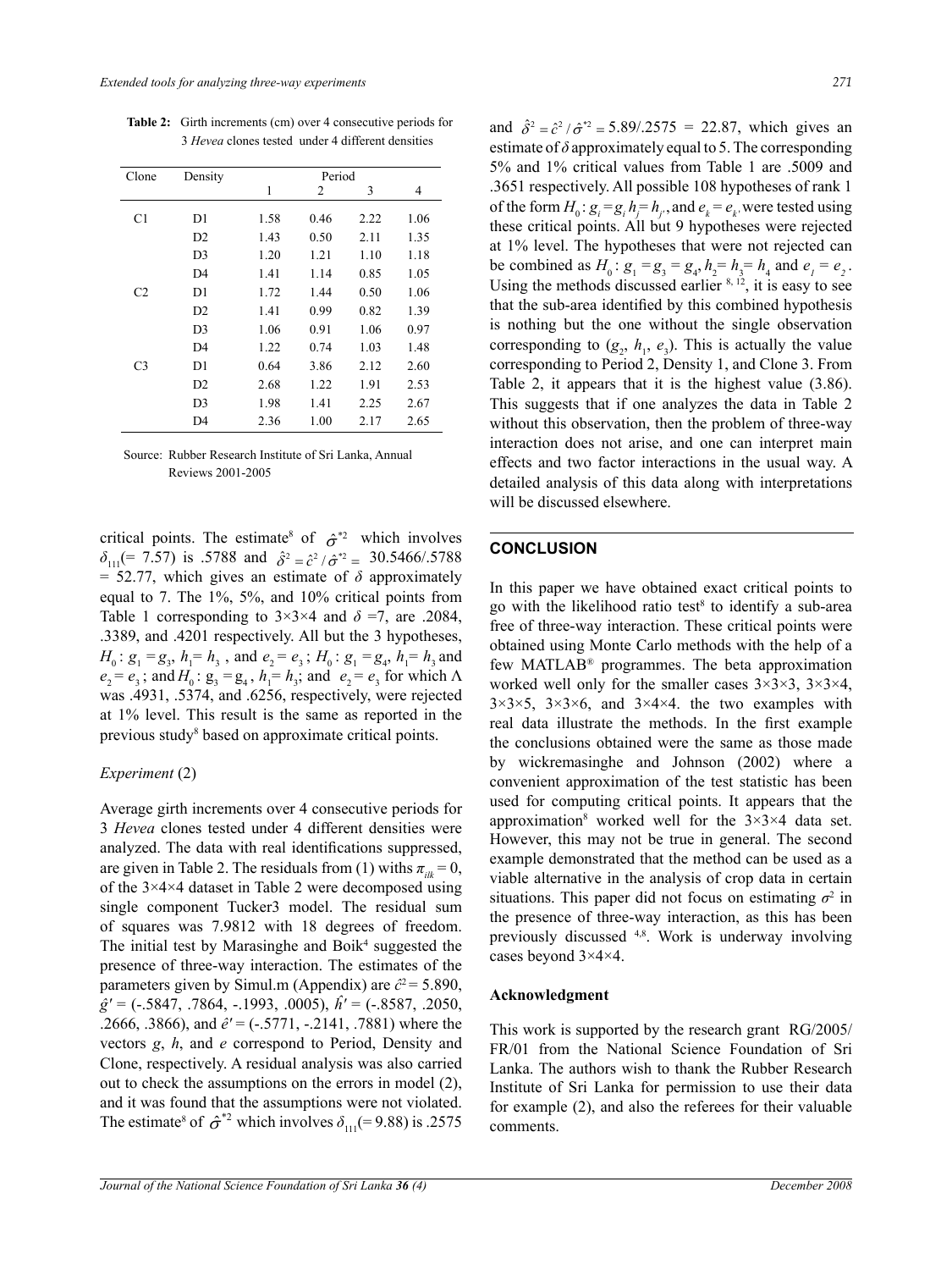## **References**

- 1. Tucker L.R. (1963). Implications of factor analysis of threeway matrices for measurement of change. In: *Problems in Measuring Change*. (Ed. C.W. Harris). University of Wisconsin Press, USA.
- 2. Tucker L.R. (1966). Some mathematical notes on threemode factor analysis. *Psychometrika* **31**: 279-311.
- 3. See K. & Smith E.P. (1996). A graphical tool for threefactor experiments with one observation per cell. *Communications in Statistics–Simulation* **25**(3): 709-732.
- 4. Marasinghe M.G. & Boik R.J. (1993). A three-degree of freedom test of additivity in three-way classifications. *Computational Statistics and Data Analysis* **16**: 47-61.
- 5. Kiers H.A.L. (2000). Some procedures for displaying results from three-way methods. *Journal of Chemometrics* **14**: 151-170.
- 6. Kroonenberg P.M., Murakami T. & Coebergh J.W.W. (2002). Added value of three-way methods for the analysis of mortality trends illustrated with worldwide female cancer mortality. *Statistical Methods in Medical Research*  **11**: 275-292.

#### **Appendix**

#### **Programme function Tuck3F.m**

%This function calculates the Core matrix and Parameter

%Estimates of the Tucker3 decomposition.

 %It returns Core matrices (Cv1, Cv2, Cv3) corresponding to

%variable-1, variable-2 and variable-3 and variable parameter estimate

%matrices (V1, V2, V3) when the residuals are fed to the function in a %vector form (Mat) with the levels of three variables (l, m, n).

function [Cv1,Cv2,Cv3,V1,V2,V3,iter]=Tuck3F(Mat,l, m,n);

% l=fast moving  $-$  m=mid moving  $-$  n=slow moving  $A=Mat(:,1);$ 

 $s=1$ ;  $t=1$ ;  $u=1$ ;

Zg=ygg(A,l,m,n); % Calling ygg function  $\Rightarrow$  1\*mn matrix

Zh=yhh(A,l,m,n); % Calling yhh function  $\Rightarrow$  m\*nl matrix

Ze=yee(A,l,m,n); % Calling yee function  $\Rightarrow$  n\*lm matrix

 $GZZ=(Zg)*(Zg)';$ HZZ=(Zh)\*(Zh)*'* ;  $EZZ=(Ze)^*(Ze)'$ ;

- 7. Timmerman M.E. & Kiers H.A.L. (2000). Three-mode principal components analysis: choosing the numbers of components and sensitivity to local optima. *British Journal of Mathematical and Statistical Psychology* **53**: 1-16.
- 8. Wickremasinghe W.N. & Johnson D.E. (2002). Testing subhypotheses and estimating  $\sigma^2$  in the nonreplicated threeway multiplicative interaction model. *Communications in Statistics – Simulations* **31**(4): 605-618.
- 9. Kroonenberg P.M. & De Leeuw J. (1980). Principal components analysis of three-mode data by means of alternating least squares algorithm. *Psychometrika* **65**:69- 97.
- 10. Wickremasinghe W.N. (2005). A general approach to analysis of three-mode data. *Journal of the National Science Foundation of Sri Lanka* **33**(1): 9-16.
- 11. Boik R.J. (1990). A likelihood ratio test for three-mode singular values: upper percentiles and an application to three-way ANOVA. *Computational Statistics and Data Analysis* **10**: 1-9.
- 12. Marasinghe M.G. & Johnson D.E. (1982). A test of incomplete additivity in the multiplicative interaction model. *Journal of the American Statistics Assoc*iation **77**:869-877.

[G,dG]=eig(GZZ); % Calculating Go eigenvector for  $i=1:s$ 

 $Go(:,i)=G(:,l-i+1);$ 

end;

[H,dH]=eig(HZZ); %Calculating Ho eigenvector for  $i=1:t$ 

 $Ho(:,i)=H(:,m-i+1);$ 

end;

 [E,dE]=eig(EZZ); %Calculating Eo eigenvector for  $i=1:u$ 

 $Eo(:,i)=E(:,n-i+1);$ 

end;

%%%%%%%%%%%%%%%%%%%%%%%%%%% %%%%%%%%%%%%%%%%

% The Test and the Parameter Estimates %%%%%%%%%%%%%%%%%%%%%%%%%%% %%%%%%%%%%%%%%%%%%

G=Go; H=Ho; E=Eo;  $P=Zg*kron((E*E'),(H*H'))*Zg';$ ssf=trace(G' \*P\*G); crit=1;  $k=0$ ; while (crit>0.0001) gbp=inv(sqrtm(G'\*P\*P\*G)); Gn=P\*G\*gbp; Q=Zh\*kron((Gn\*Gn'),(E\*E'))\*Zh';